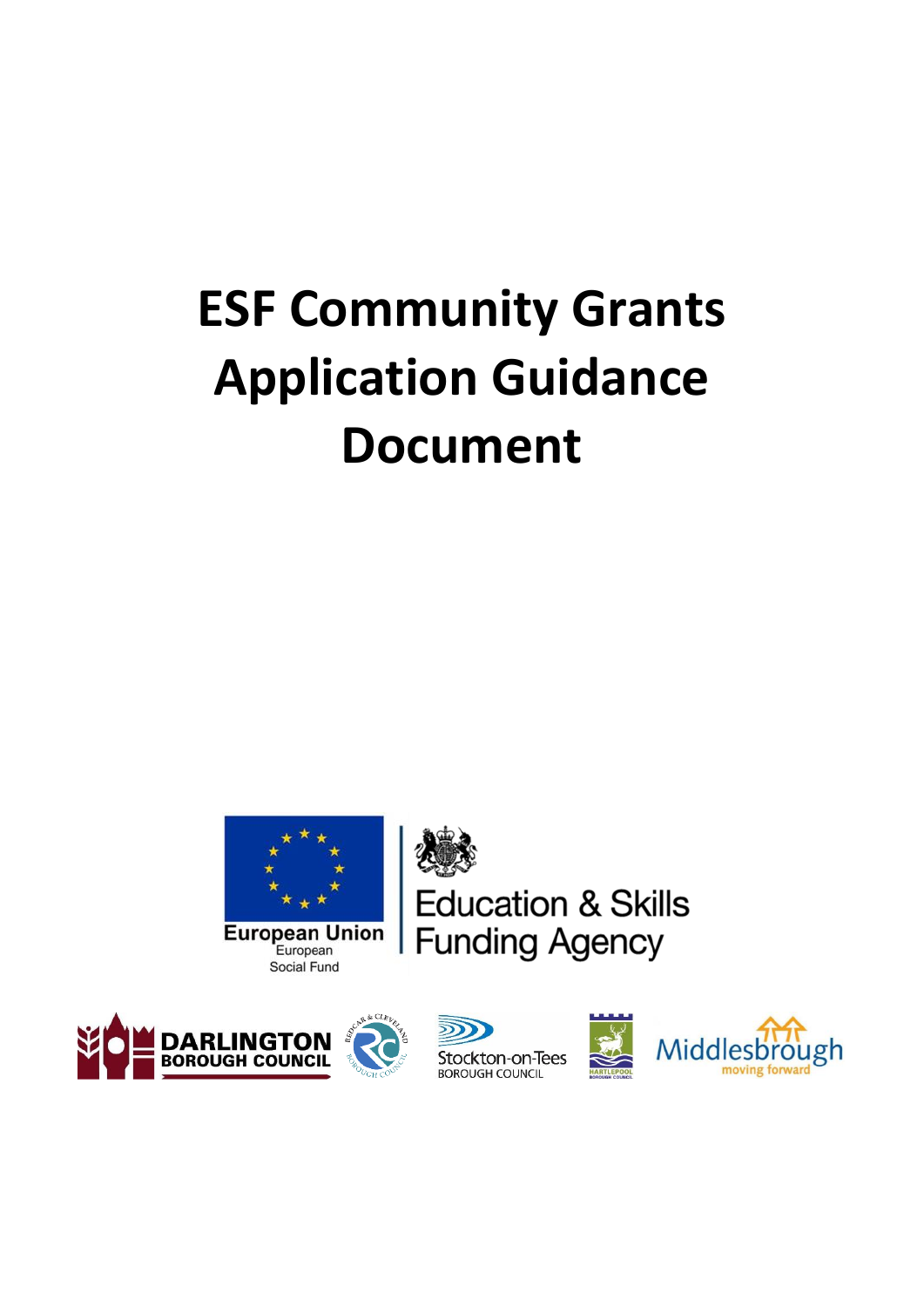# **Introduction to Community Grants Programme**

Hartlepool Borough Council has been awarded the contract to manage the Tees Valley Community Grants Programme, in partnership with the other four Local Authorities within the sub-region. The programme is jointly funded by the European Social Fund (ESF) and the Education and Skills Funding Agency (ESFA). There is a total of £2.7m of grant funding available over the lifetime of the programme.

**There are grants of between £10,000 and £20,000 available for individual projects.** The intent of the Community Grants Programme is to enable appropriate third sector and other small organisations (that would not otherwise be able to) access ESF funding for the purpose of mobilising disadvantaged or excluded unemployed and economically inactive people to facilitate their progress towards employment. The eligibility criteria to apply for a Community Grant is shown below:

- **Small Organisation:** Organisations that employ fewer than 49 full time equivalent staff and have an annual turnover equal to or under EUR 10 million or balance sheet equal to or below EUR 10 million.
- **Third Sector Organisation:** an organisation which operates within the Third Sector (which is the part of an economy or society comprising nongovernmental and non-profit making organisations or associations including charities, voluntary and community groups).

Grants will support a range of activities aimed at assisting the disadvantaged or excluded to move closer to the labour market by improving their access to local employment and skills provision. **Please note that no profit can be made through grants issued within the Community Grants Programme.**

Grants will provide support to the hardest to reach communities and individuals, especially those from deprived communities and long term unemployed/economically inactive adults, to access employment or further learning and training. Small third sector organisations that access grants are likely to be well placed to reach excluded individuals facing barriers, which hinder their access to mainstream provision. The payment schedule for successful grant recipients is shown below:

- 33% upfront after an executed Grant Agreement\* see note on page 11;
- 33% in the middle of your project subject to a satisfactory audit from the Project Team, and;
- 34% at the end of your profile when the targets have been achieved and all financial and performance evidence has been checked and approved by Hartlepool Borough Council.

All awarded projects must complete their project activities and report their agreed outcomes and results **no later than 31st July 2022** , but must evidence in their grant application how the required outcomes will be achieved in the project timeframe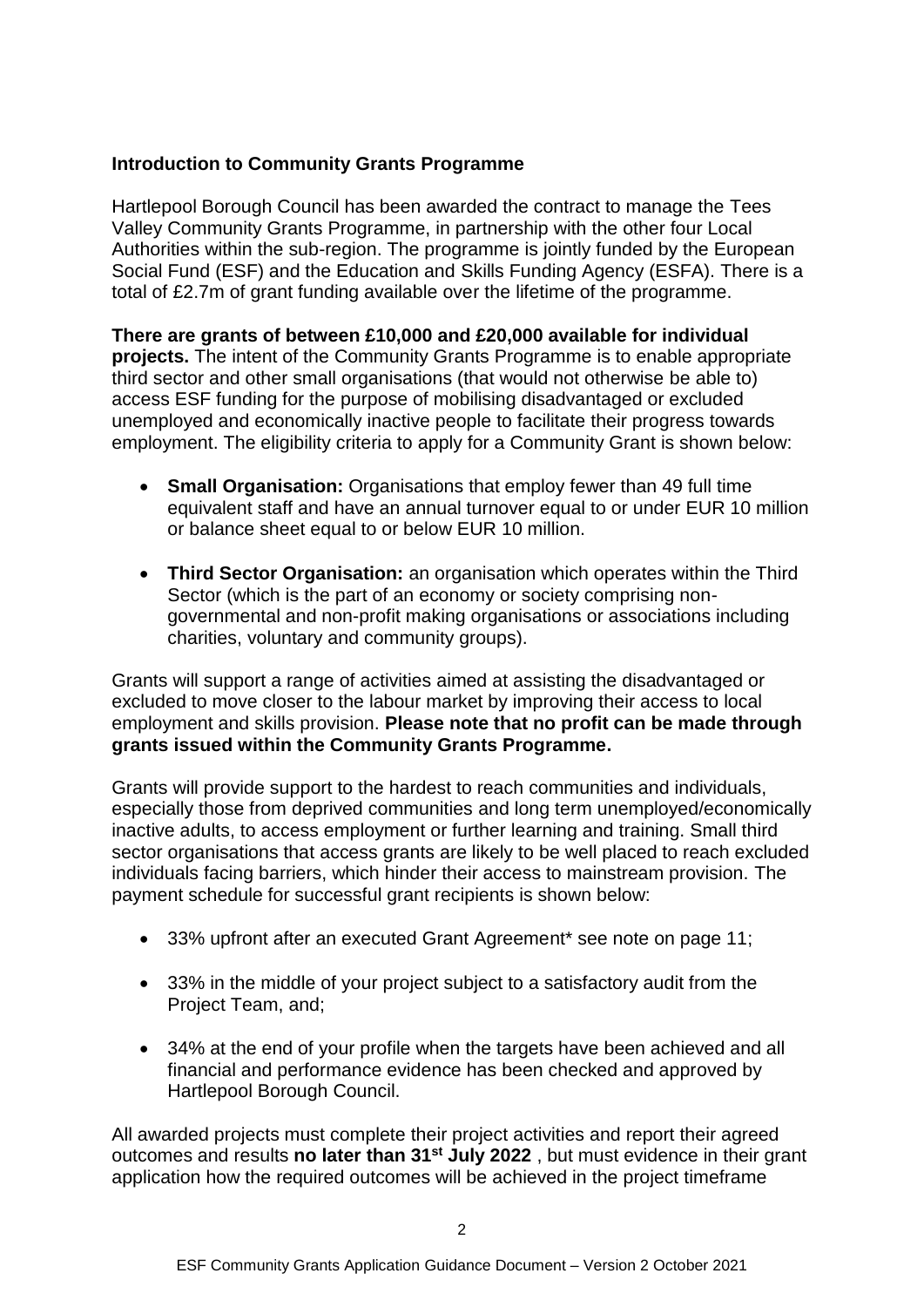# **Funded Activities**

ESF funded programmes are subject to a strict set of regulations which much be adhered to. It's important for organisations who are applying for funding to understand that funding will not be provided for ineligible activities, and that failure to provide timely monitoring information of the project activities and participants will result in the withholding of grant payments. Organisations must also be able to provide evidence of all costs incurred in delivering your project.

Hartlepool Borough Council has experience of managing ESF projects and will be able to support organisations to provide the required information and to ensure that only eligible activities are funded. The Council has made a range of template forms available to organisations that are successful in applying for funding, to enable them to provide the necessary project monitoring data.

The following costs in delivering your proposed project are eligible for ESF funding:

- Staff costs (where not already funded through other sources).
- Running costs of the project (e.g. stationery, room hire, marketing and publicity costs etc.) You will need to show how the costs have been calculated and all expenditure needs to be solely for the purposes of the programme and defrayed through your Bank Account.
- Skills training and other course costs.
- Capital purchases under £1000 (i.e. small capital items in line with ESF guidance – a computer, monitor, keyboard, printer and software counts as one item). You will need to explain why this item is necessary in order for you to deliver the project.
- Costs directly associated with the participant's involvement in the project for example, travel costs, dependent care costs while taking part in project activities. You will need keep evidence including receipts for all expenditure showing defrayment through your Bank Account.

All evidence relating to the delivery of the Community Grant must be safely retained by the Grant Recipient until such time as Hartlepool Borough Council's dedicated ESF Community Grant Project Team issues notification that it is no longer required for audit and monitoring purposes. This is required as the grant funding will receive audits and monitoring checks by the accountable body, funder and European Auditors.

The following costs are examples of items ineligible for ESF funding:

- Core costs of running your organisation other than those directly associated with delivery of the project.
- Any costs not directly associated with the running of the grant funded project or which are not solely for the purposes of your project.
- Any costs that have been incurred (invoiced or payment made from your bank account) before the start date on your project if your application is successful – i.e. we are unable to support costs you have already incurred.
- Any costs incurred after the end date shown on your grant agreement.
- Any costs that cannot be fully evidenced back to your organisation's nominated project bank account or that do not meet the evidence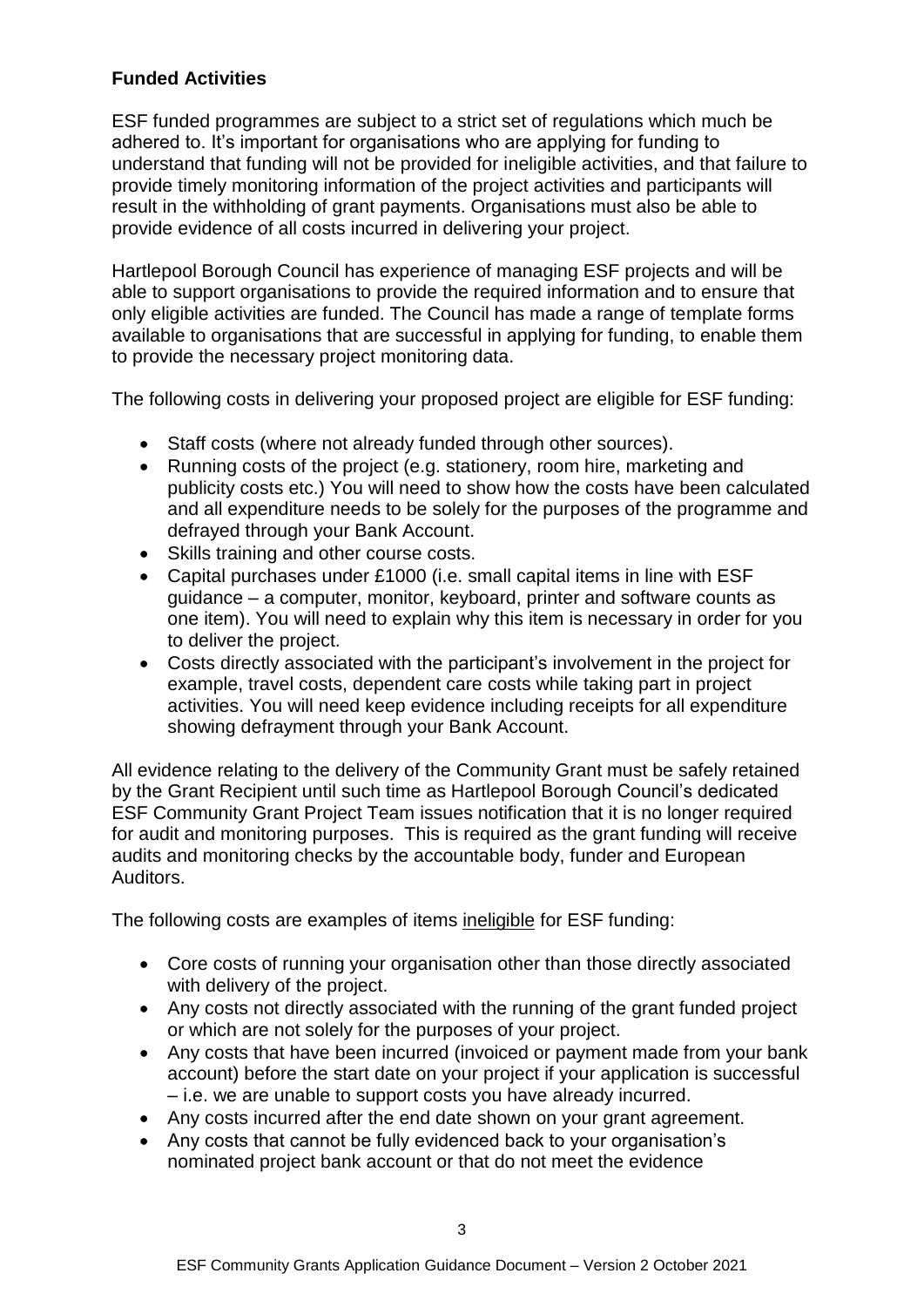requirements, e.g. invoices not made out to your organisation or payments not agreed.

- Any bank charges or legal fees.
- Volunteer time cannot be funded through the project.
- Items which only benefit individuals; for example bursaries, prizes and gift vouchers.
- Activities promoting religious beliefs or political activities.
- Activities that the State has a legal obligation to provide e.g. education.
- Fundraising activities for your organisation or any other group or activity.
- Contingency costs.

All activities must complement and avoid duplication with other provision, thereby adding value to programmes funded/supported by organisations such as Department for Work and Pensions, Big Lottery, ESFA and add value to initiatives such as Youth Employment Initiative, Routes to Work, Local Authority, National Careers Service and the Careers Enterprise Company funded services.

Successful candidates will be required to ensure that ESF funded services will clearly add value and not duplicate any delivery that can be arranged locally through existing mainstream institutions.

# **Basic Requirement and Standards**

To safeguard the grant funding, eligible recipient organisations must evidence that they have the following standards in place before any grant is received:

# Legal Structure

A legal structure that is appropriate to the size and nature of the organisation, set out in a constitution or memorandum & articles of association that clearly outlines the aims and rules governing the organisation.

#### Accounts

All recipient organisations must have prepared and maintained accounting records. Based on simplified Charity Commission guidelines, accounts appropriate to the size and nature of the organisation are required as detailed in the table below:

| <b>Organisations</b><br>whose annual<br>gross income or<br>total expenditure<br>is less than £10k                                                      | <b>Organisations</b><br>whose annual<br>gross income or<br>total expenditure<br>is over £10k but<br>less than £100k                                    | <b>Organisations</b><br>whose annual<br>gross income or<br>total expenditure<br>is over £100k but<br>less than £500k | <b>Organisations</b><br>whose annual<br>gross income or<br>total expenditure<br>is over £500k |
|--------------------------------------------------------------------------------------------------------------------------------------------------------|--------------------------------------------------------------------------------------------------------------------------------------------------------|----------------------------------------------------------------------------------------------------------------------|-----------------------------------------------------------------------------------------------|
| Signed annual<br>receipts and<br>payments accounts<br>(income and<br>expenditure and<br>statement of assets<br>and liabilities at<br>end of the year). | Signed annual<br>receipts and<br>payments accounts<br>(income and<br>expenditure and<br>statement of assets<br>and liabilities at<br>end of the year). | Signed accruals<br>accounts.                                                                                         | Signed accruals<br>accounts.                                                                  |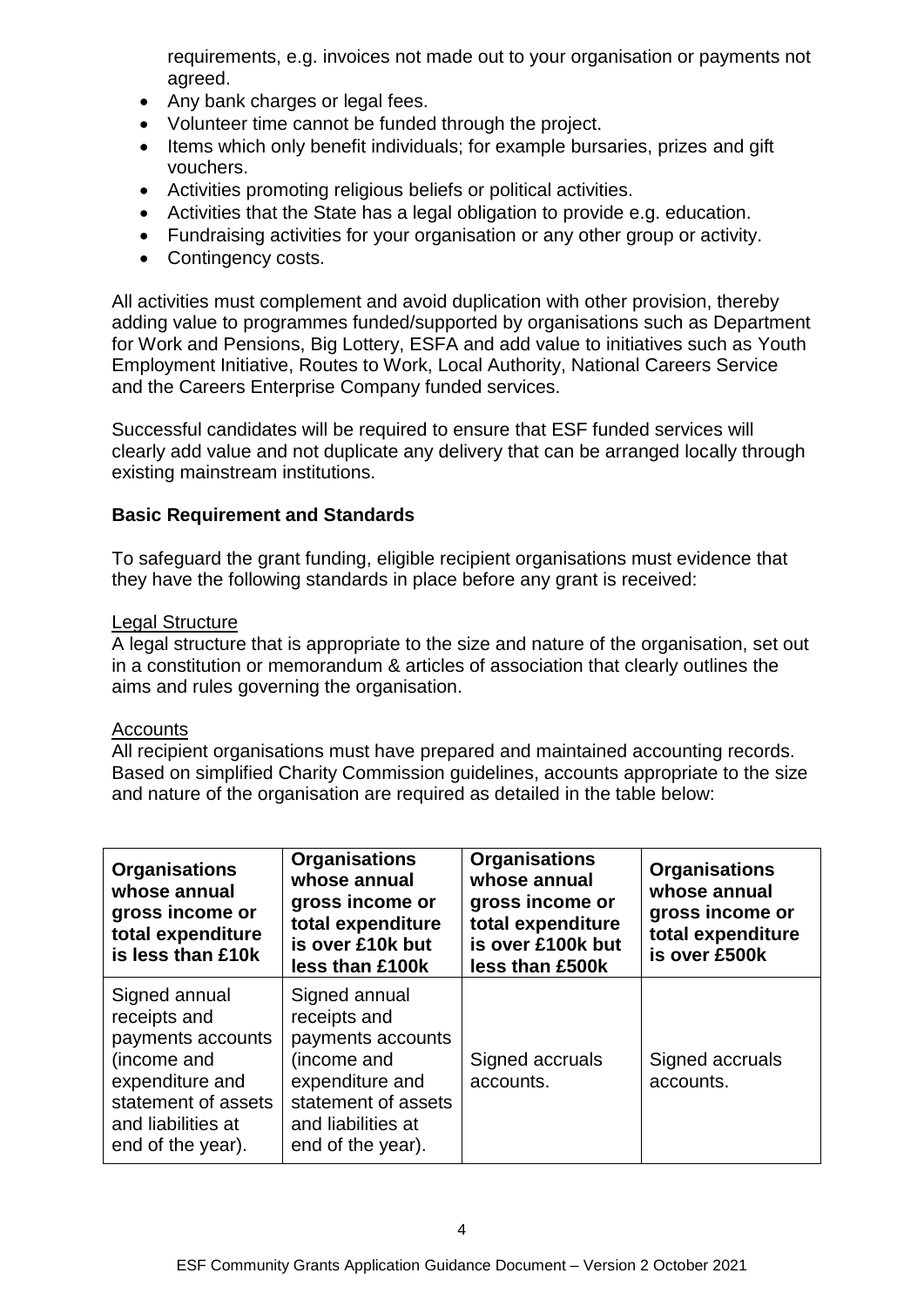| No external<br>scrutiny required. | <b>External scrutiny</b> | <b>External scrutiny</b> |                     |
|-----------------------------------|--------------------------|--------------------------|---------------------|
|                                   | required (audit if       | required (audit if       | Full external audit |
|                                   | organisation's           | organisation's           | by a registered     |
|                                   | constitution             | constitution             | auditor.            |
|                                   | specifies).              | specifies).              |                     |

Organisations that are newly established and whom may not meet the financial accounting requirements as set out in the table above (Due to not having operated for one year) should contact Hartlepool Borough Council ESF Project Team prior to submitting an application form and you would need to provide references from professional bodies such as commissioners or funders. This will enable the Project Team to seek clarification from the relevant organisation on what systems and practices are in place relating to accounting, finance and performance and to advise accordingly on the robustness of these systems in line with ESF requirements.

#### Financial Management

Preparation of regular budget for the overall organisation and any associated projects. Have in place procedures that enable the trustees to undertake their legal obligation to monitor income and expenditure on a regular basis (i.e. quarterly financial reporting as a minimum).

#### Equal Opportunities

Adoption and implementation of an equal opportunities statement or policy that reflects current legislation, including the Race Relations (Amendment) Act 2000, Sex Discrimination Act 1975, Disability Discrimination Act 1995 and the Human Rights Act 1998 and provide appropriate training for trustees, staff and volunteers.

#### Employment

Comply with all employment law including legislation on stakeholder pensions (if appropriate). Demonstrate good practice in personnel matters by having clear policies and procedures.

#### **Insurance**

Ensure that appropriate insurance certification and licences are in place. For example, employer's liability, public liability and professional indemnity cover in place for the organisation.

#### **Confidentiality**

All organisations are expected to comply with the Data Protection Act 1998 and General Data Protection Regulations 2016 where personal records are kept, personal services, advice & counselling are being provided, organisations will be expected to have a written policy of confidentiality.

#### Health & Safety

Organisations who receive financial investment, or in-kind support must meet legal requirements under current Health and Safety regulations. In particular statutory obligations covering employees, volunteers and members of the public and buildings. For example, carrying out risk assessments and having fire certificates where appropriate.

#### Safeguarding and Prevent

Organisations must maintain a proper focus on safeguarding children, young people and vulnerable adults, and this must be reflected both in sound individual practice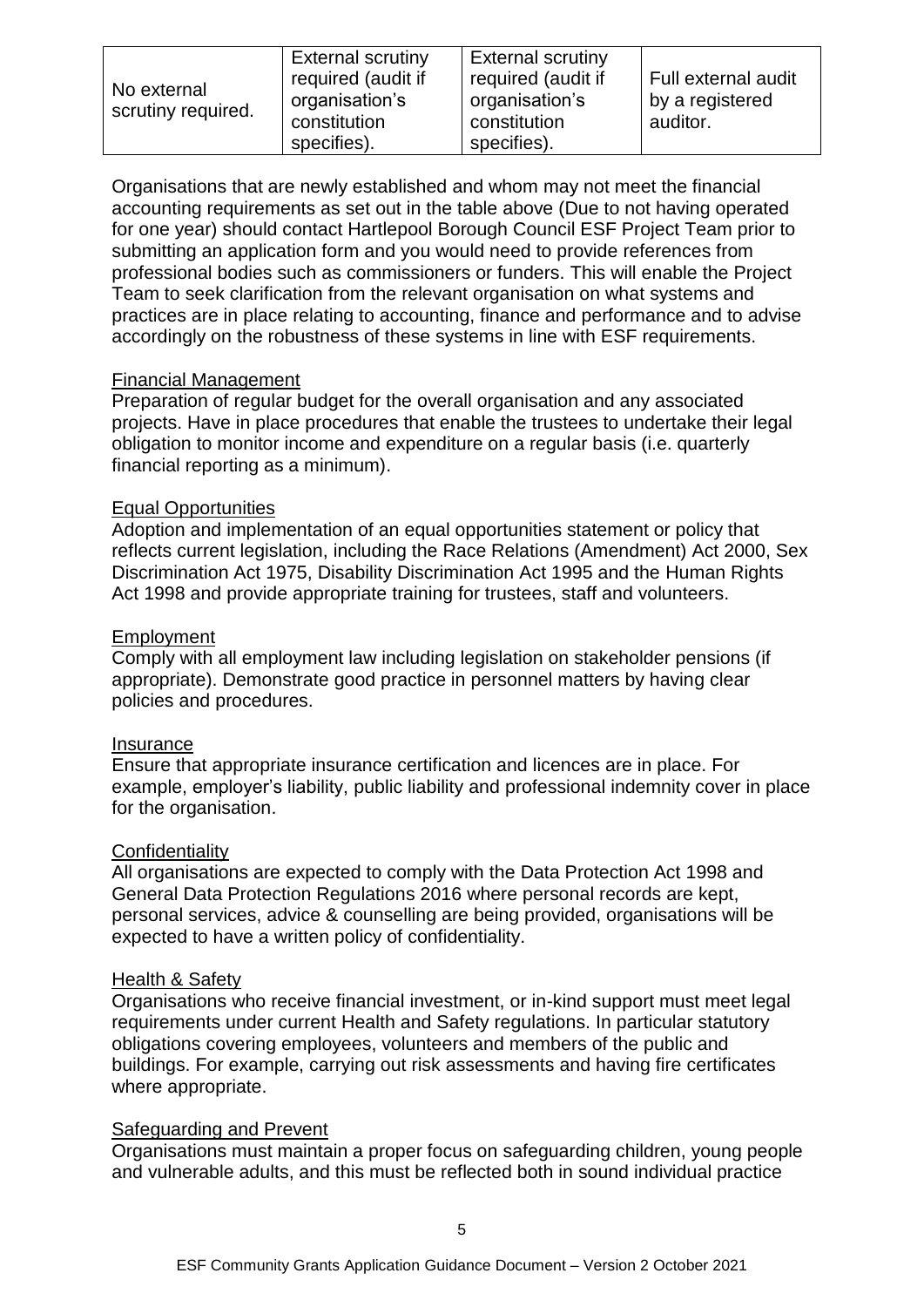and in our internal policies and guidance. Organisations which provide services that involve access to, or having contact with, children up to the age of 18 years to meet the statutory requirements under the Protection of Children Act 1989.

To ensure that it has in place protection and prevention of abuse and child protection policies consistent with the Tees Safeguarding Children Board procedure manual as amended from time to time and will ensure compliance with these policies.

Where applicable the organisation will ensure staff are recruited and employed in line with Safer Recruitment Practices and receive appropriate training in safeguarding, including allegation management, in line with Tees Children Board guidance (see www.teescpp.org.uk).

Organisations are to be aware of their responsibilities towards vulnerable adults within their service provision and to have a policy and guidelines for the protection of vulnerable adults. Where applicable, the organisation shall have policies and procedures in place that comply with Tees Safeguarding Adults Boards (see www.tsab.org.uk/) recommendations.

This also incorporates your Prevent Duty; which is incorporated within the Counter-Terrorism and Security Act 2015 which contains a duty on specified authorities to have due regard to the need to prevent people from being drawn into terrorism.

# **Monitoring & Evaluation**

As outlined in the introduction, the ESF monitoring requirements are stringent, and failure to adhere to them will result in grant payments being withheld. All projects will need to maintain records for each participant in your project which will comprise the following:

- Evidence that participants are eligible for funding from the Community Grants Programme (Eligibility criteria are that the participant is legally resident in the UK, able to take paid employment in a European Member State, aged 16 years or older, unemployed or economically inactive, resident of the Tees Valley and that activity takes place in England).
- Evidence to support a robust initial assessment, including impartial Information, Advice and Guidance (IAG) has taken place and outcomes to be recorded on an Individual Learning Plan (ILP).
- Evidence that an induction has taken place and it includes a narrative outlining the contribution from ESF.
- Individual Learner Record (ILR) to cover all details required in the ILR specification, Evidence that an ILP is in place which details all learning activities, outcome of initial assessment etc.
- Where relevant, evidence confirming registration of each awarding body where accredited learning is being delivered.
- Evidence of attendance records and progress reviews which should take place at regular intervals.
- Progression evidence to substantiate the learner moving into employment, education or further learning which meets the ESF Specifications Deliverables Evidence Requirements.

Please note that Hartlepool Borough Council will provide templates and support to enable you to provide this information.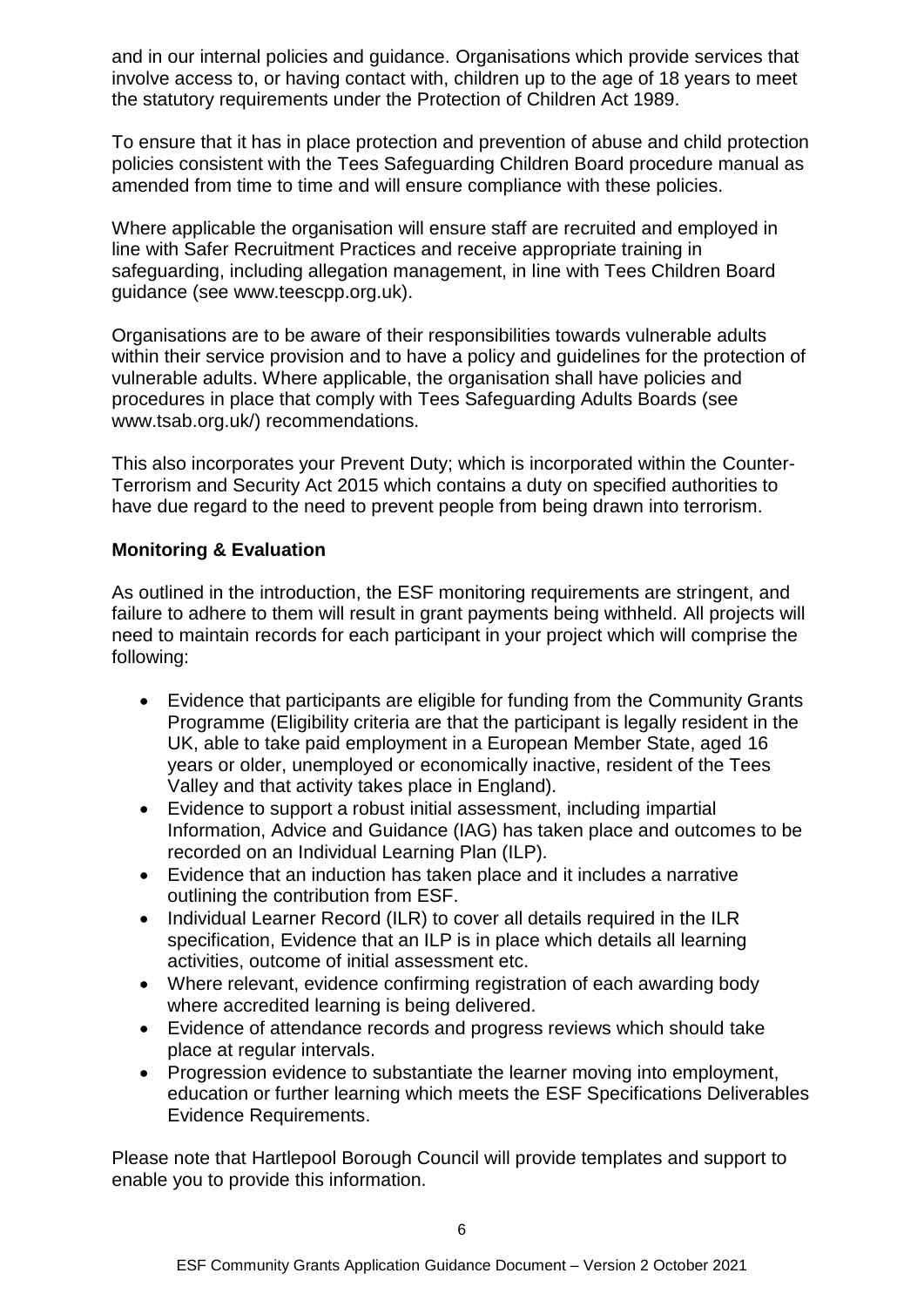#### **Marketing and Publicity**

The European Social Fund takes publicity and branding very seriously, and sets out minimum requirements which each project must comply with within the ESF Branding and Publicity Guidance. Successful applicants will need to display an A3 ESF Poster using the template provided and will have access to the ESF logo and detailed guidance on the use of the logo in all marketing and publicity materials. For more information please read the ESF Branding and Publicity Guidance or speak to the ESF Project Team.

# **How to apply for ESF Community Grants**

Complete the application form and submit this to the ESF Project Team along with the required supporting documents outlined in the application by the submission deadline dates (Which will be available on Hartlepool Borough Council's website). Please note that applications must be typed.

To provide potential applicant's with additional support, please find overleaf notes on how to complete your application form.

#### **Assessment Process**

On receipt of your application, the following stages will be followed:

- **Stage 1:** Hartlepool Borough Council's ESF Community Grants Project Team will make an initial assessment of your application to ensure that all relevant information is available, that the organisation is eligible for the funding and to undertake a due diligence check and to check if all relevant policies and systems are in place to meet the requirements of ESF Funding Rules. If an organisation's application cannot be progressed at this stage, then they will be notified of the reasons why.
- **Stage 2:** The Grants Awards Panel, consisting of representatives from the five Tees Valley Local Authorities, will meet and a final decision on your application will be made. The Grant Awards Panel will meet within three weeks of the relevant closing date. The organisation will be notified of the outcome of this decision (The ESF Community Grants Assessment Framework is available on the Council's website which explains how each individual application will be assessed).

#### **Further Information**

Hartlepool Borough Council's dedicated ESF Community Grants Project Team are available to discuss any questions relating to your proposed application and can be contacted via:

#### **Email:** [ESF.CommunityGrants@hartlepool.gov.uk](mailto:ESF.CommunityGrants@hartlepool.gov.uk)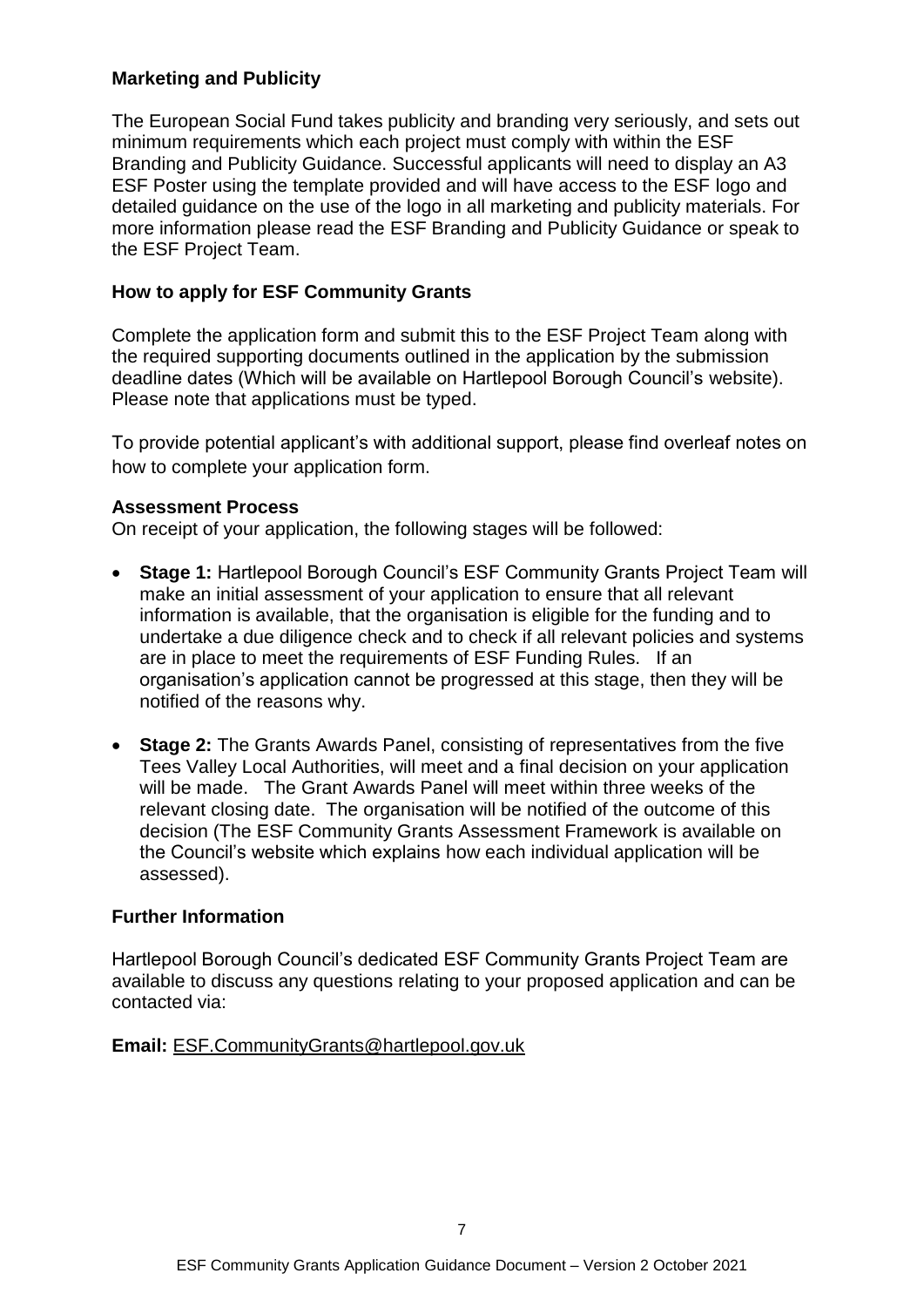# **Notes on Completing the Application Form**

# **SECTION 1. ORGANISATION DETAILS**

Please provide the name of your organisation and contact details. It is helpful if you can provide a daytime telephone number so that you can be contacted to discuss the application if there is a query.

Please provide details about your organisation, including the type of organisation you are, the criteria your organisation meets in relation to ESF grant eligibility, which area your organisation operates within the Tees Valley and the number of full time equivalent staff members involved.

#### **SECTION 2. DUE DILIGENCE**

**Please provide a list of names and position held of each of the Directors/Trustees of the organisation matching to Companies House or The Charity Commission UK.** 

#### **SECTION 3. ELIGIBILITY**

**You will need to confirm all sections of the eligibility criteria to enable this application to be taken to panel and be evaluated by the ESF Community Grants team.**

#### **SECTION 4 - 8. PROJECT SUMMARY**

This section of the form asks you to describe in detail what you want to do with the grant. Be as specific as possible about what it is you are hoping to achieve and how this will be done. Please show how your planned activities will benefit your target group(s). Projects must be delivered in areas facing economic and social deprivation, so please include evidence to demonstrate this, and cite the source of the evidence, e.g. Indices of Multiple Deprivation 2015.

Please explain the benefits and outcomes that your project will achieve, including which target group(s) you will work with. This should be both with reference to those outcomes outlined in the ESF Community Grants prospectus, and any wider outcomes you plan to achieve. Your project must contribute to the ESF Community Grant key deliverables being achieved. The key deliverables are shown below:

| <b>Deliverable</b>                  | <b>Volume</b> | Amount     |
|-------------------------------------|---------------|------------|
| ST01 Learner Assessment and Plan    | 2,105         |            |
| <b>CG01 Community Grant Payment</b> |               | £2,700,000 |
| PG01 Progression into Employment    | 356           |            |
| PG03 Progression into Education     | 295           |            |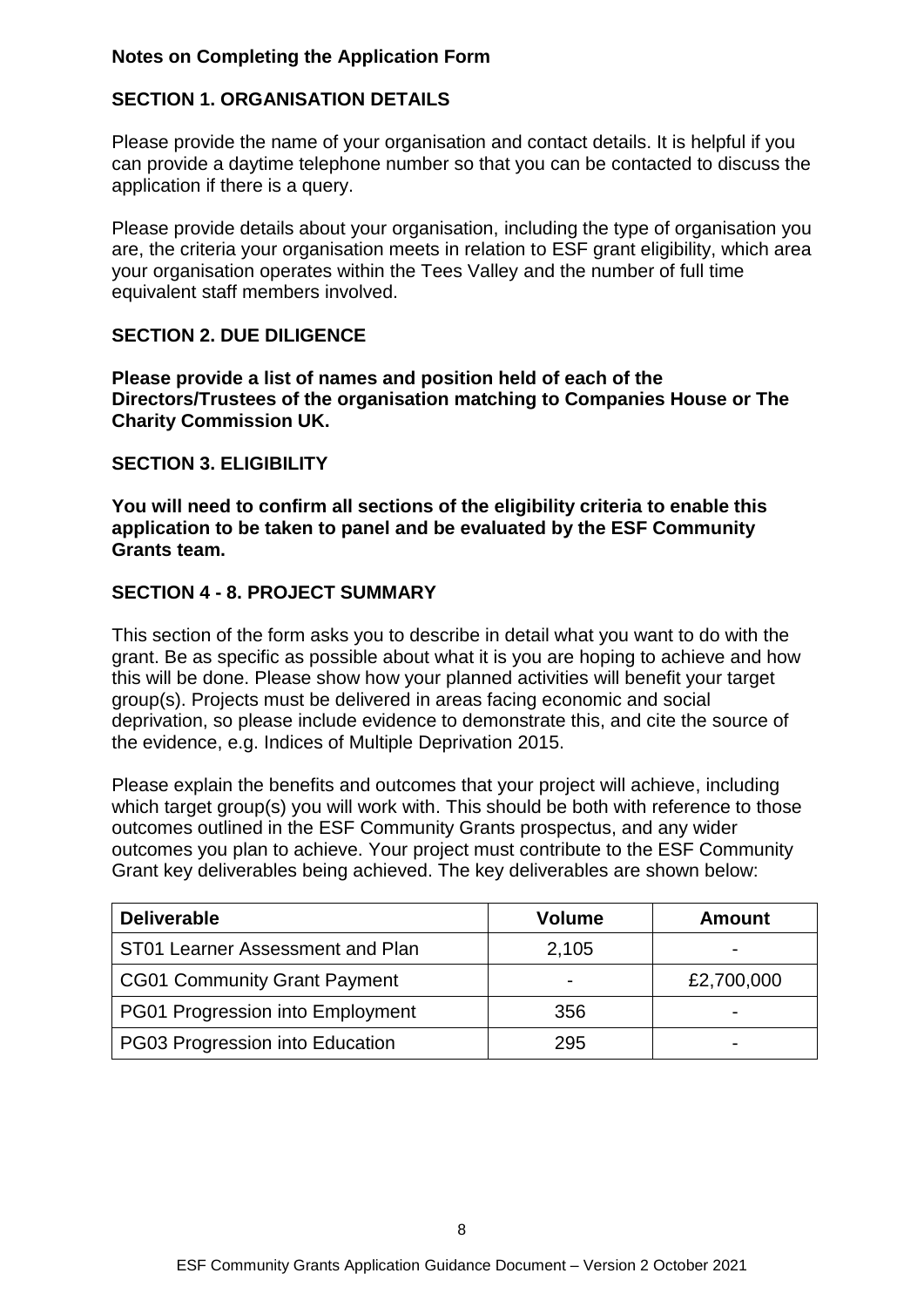The table below shows the split of deliverables against each Local Authority:

| <b>Local Authority</b>        | <b>Starts (Learner</b><br><b>Assessment &amp; Plan)</b> | <b>Progression into</b><br><b>Employment</b> | <b>Progression into</b><br><b>Education</b> |
|-------------------------------|---------------------------------------------------------|----------------------------------------------|---------------------------------------------|
| Darlington                    | 308                                                     | 52                                           | 43                                          |
| Hartlepool                    | 490                                                     | 83                                           | 68                                          |
| Middlesbrough                 | 466                                                     | 79                                           | 65                                          |
| <b>Redcar &amp; Cleveland</b> | 313                                                     | 53                                           | 44                                          |
| <b>Stockton on Tees</b>       | 528                                                     | 89                                           | 75                                          |
| <b>TOTAL</b>                  | 2,105                                                   | 356                                          | 295                                         |

The amount of Grants available for each Local Authority area is shown within the table below.

| <b>Local Authority</b>  | % of the Project | <b>Value of Grants</b><br><b>Available £</b> |
|-------------------------|------------------|----------------------------------------------|
| Darlington              | 14.65%           | 395,550                                      |
| Hartlepool              | 23.27%           | 628,290                                      |
| Middlesbrough           | 22.14%           | 597,780                                      |
| Redcar & Cleveland      | 14.88%           | 401,760                                      |
| <b>Stockton on Tees</b> | 25.06%           | 676,620                                      |
| <b>TOTAL</b>            | 100%             | £2,700,000                                   |

Please note the targets and grant available within each area is subject to change.

Within this section, please state the start and end date of your project and tell us how you plan to publicise your project, particularly how you will make your target participants aware of it. We are particularly interested in how projects will effectively target priority groups such as Over 50s and Ethnic groups and long term unemployed adults.

Please explain how your project will be delivered sustainably, both from an environmental perspective, and in terms of any lasting legacy your project will have. Tell us where the project activity will be carried out, and explain how you have determined that this is a suitable environment for the planned activity. During the course of the project, Hartlepool Borough Council will visit this location to ensure it is suitable.

Please explain how you will ensure that your project does not duplicate existing provision and instead adds value to current provision? This question is very important as ESF must not displace existing provision.

Please outline the risks you have identified in delivering your project and what mitigation you will put in place to manage them. It is essential that you clearly inform how the funding will be effectively managed and how your project will deliver all of the proposed starts and outcomes within the prescribed delivery schedule timescales.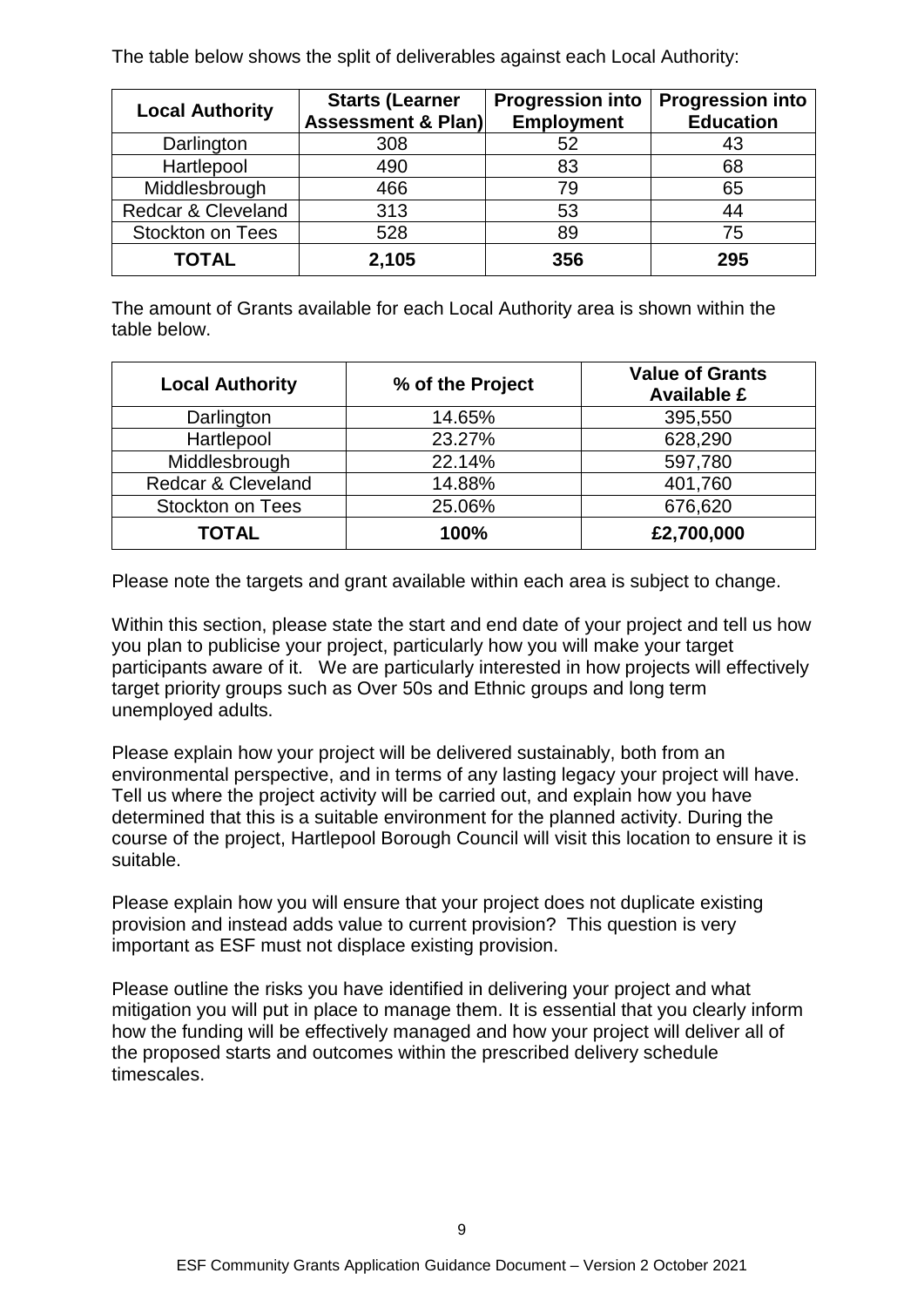# **SECTION 9 - 18. COMPLIANCE, MONITORING & EVALUATION**

In this section you are required to tell us how you will ensure that you will meet the ESF monitoring requirements. You should explain what process you will put in place to ensure these requirements are met.

If your project involves accredited learning, please provide your registration number and certificate for the relevant awarding Body.

It is important that you highlight what measures you will have in place to monitor and report to your internal stakeholders, i.e. Committee Members, on the actual financial spend, performance to date and quality standards.

# **SECTION 19 – 20 – FINANCIAL DETAILS OF THE PROJECT**

This section of the form asks you to provide information about the costs of your project or activity and an overview summary of the breakdown of costs.

#### **1. Employees (staff budget) -**

staff who are currently on the payroll and are employed by your organisation

**2. Freelance costs** – including external tutors, project delivery, administration etc.

**3. Other Costs –** Venue hire, accreditation, marketing, stationery and participant expenses, **agreed** apportionment of office/running costs.

**4. Capital purchases** NB: The amount must not exceed £1,000 per item and the total should be within a guide of 10% of overall costs. **Two separate** quotes must be provided for **each** capital item (NB: second hand items are ineligible).

When calculating your project budget, it is critical that you consider the viability of your project and consider whether you can deliver the activity based on the payment schedule of:

- 33% upfront payment after an executed Grant Agreement **\***
- 33% paid in the middle of your project as long as a satisfactory audit has been completed by the Project Team and
- 34% at the end of your profile when all financial and performance evidence has been checked and approved by Hartlepool Borough Council and the targets have been achieved.

**\*NB**: The ESFCG Project Team will seek out a financial risk assessment of your organisation. If this identifies that the financial risk is assessed as greater than 'low', or where the organisation is less than 12 months old, an advance payment of 33% will not be available. In such cases we would pay the first 33% on a 'monthly in arrears' basis, following receipt of evidence showing eligible project activity and expenditure.

This section of the form asks you to provide information about your finances such as your latest set of accounts. This section must be completed, please do not just write a statement referring the assessment panel to your accounts as your application will be rejected.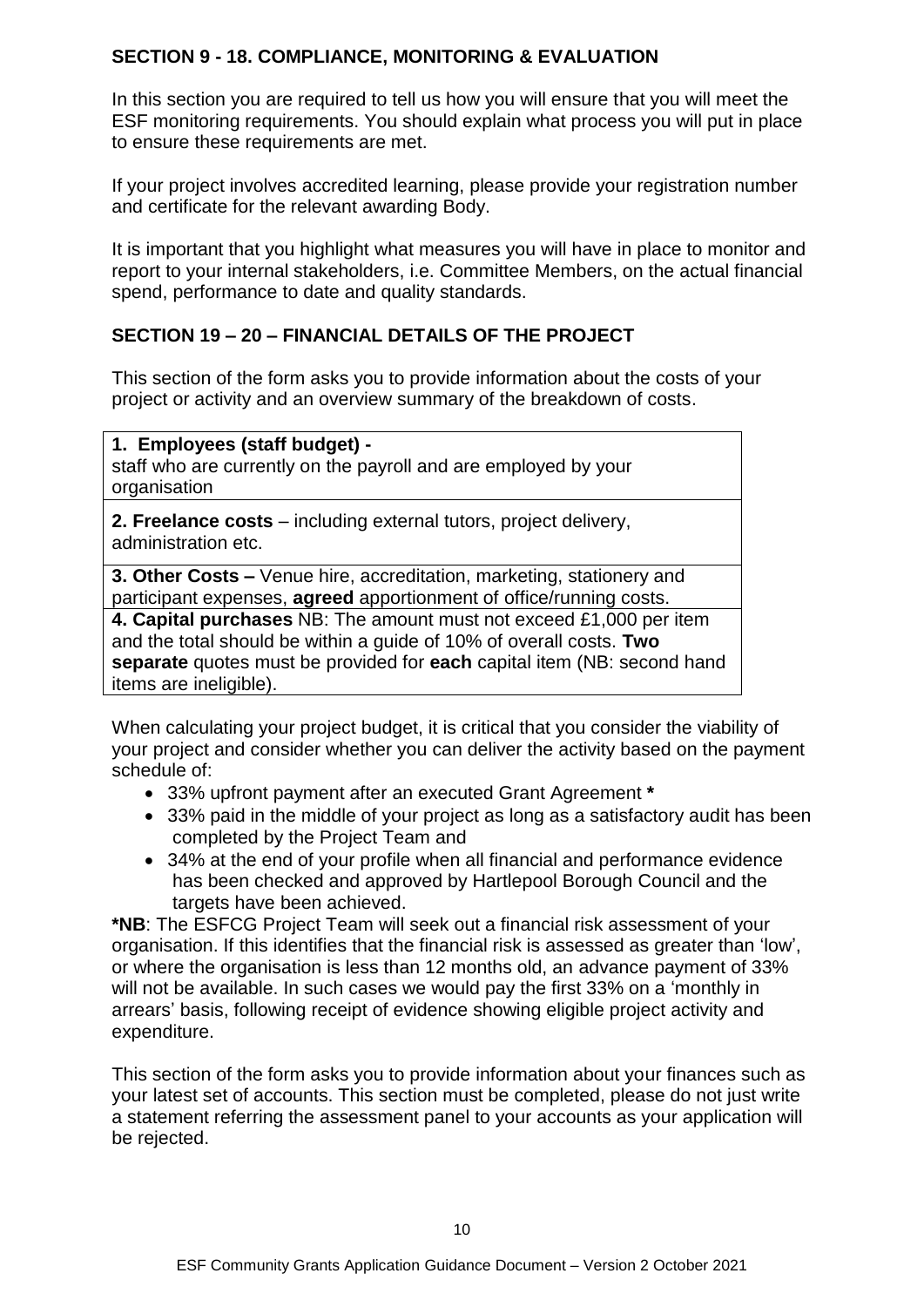Please tell us about your reserves, how much you have in reserves and what they are for. Please remember to provide a copy of your reserves policy, if applicable.

# **SECTION 21 – 24 FURTHER INFORMATION**

This section of the form asks you to provide further information on the policies and procedures the organisation already has in place along with confirmation of insurance being held.

# **SECTION 25 – 26. DECLARATION & ADDITIONAL DOCUMENTS TO ENCLOSE**

Please complete the declaration by providing your name, position in the organisation and date.

Please make sure that you have the following documents which must be submitted along with your application:-

- Your Constitution or Articles of Association
- The last year's authorised accounts
- Recent bank statement
- Equal Opportunities Policy
- Information Security Policy
- Safeguarding and Prevent Policy and Procedures
- Health & Safety Policy and Procedures
- Public Liability and Employers Liability Insurance
- Professional Indemnity Insurance
- Reserves Policy (If applicable)
- If you have applied for funding to purchase capital equipment, include two separate relevant quotes for each capital equipment asked for
- Registration Number and Certificate for Accredited Learning (If you intend to offer this).